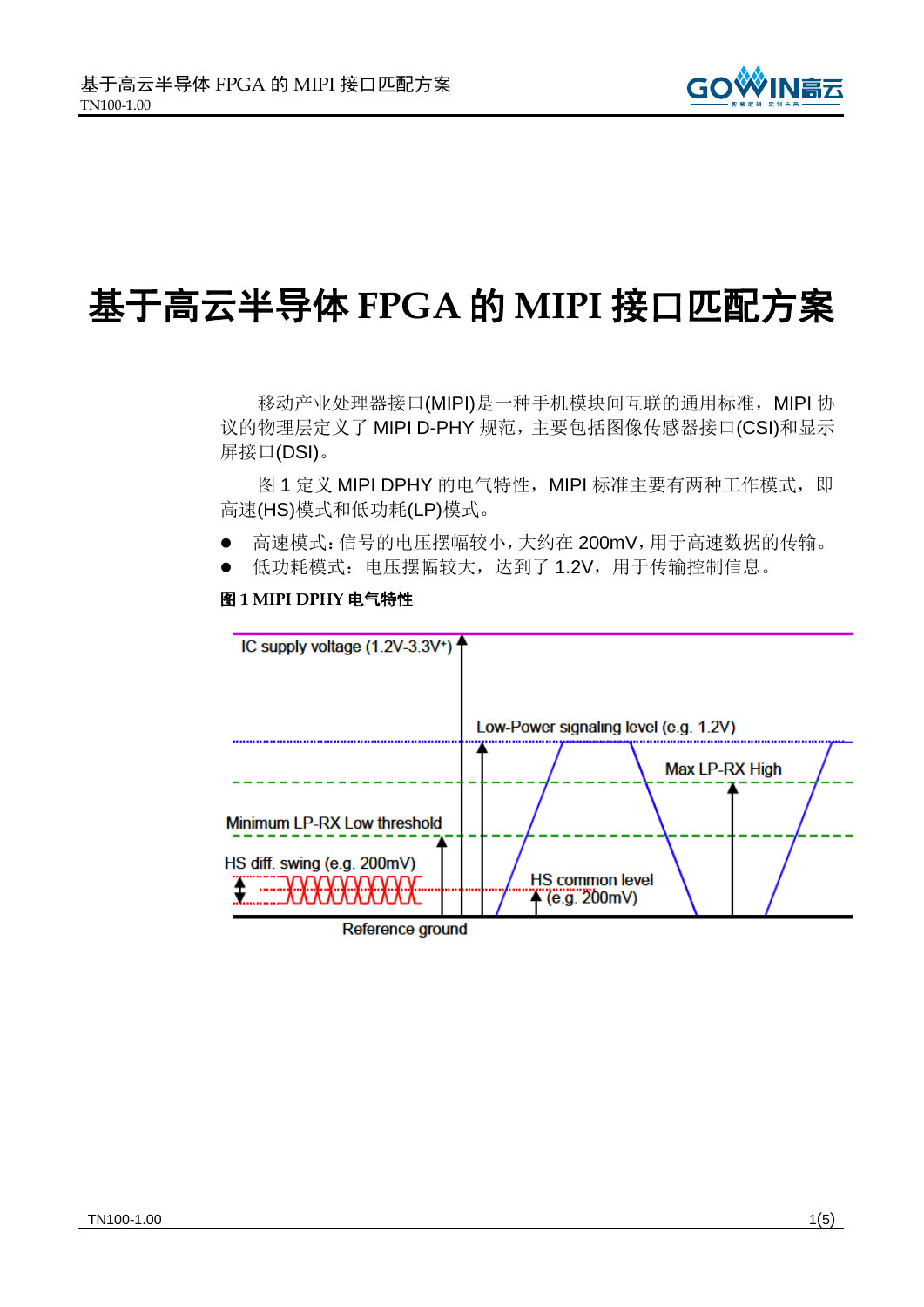

[表](#page-1-0) 1~[表](#page-1-1) 4 定义了 MIPI 在两种模式下发送侧和接收侧的直流参数[,表](#page-2-0) [5](#page-2-0)[和表](#page-2-1)6定义了高云器件LVCMOS12和LVDS25两种电平标准的直流参数。 通过对比可以发现,高云器件LVCMOS12可以满足低功耗模式的电气特性, 而高云器件 LVDS25 加上合适的外部匹配网络可以兼容高速模式的电气特性。

## 表 **1 MIPI LP** 发送模式直流参数

<span id="page-1-0"></span>

| Parameter | Description                | Min | <b>Nom</b> | Max | Units | <b>Notes</b> |
|-----------|----------------------------|-----|------------|-----|-------|--------------|
| Voh       | Thevenin output high level |     | ィっ         | 1.3 |       |              |
| Vol       | Thevenin output low level  | -50 |            | 50  | mV    |              |
| Zolp      | Output impedance of LP     | 110 |            |     | 77    |              |
|           | transmitter                |     |            |     |       |              |

#### 表 **2 MIPI HS** 发送模式直流参数

| Parameter      | <b>Description</b>                        | Min | <b>Nom</b> | <b>Max</b> | Units | <b>Notes</b> |
|----------------|-------------------------------------------|-----|------------|------------|-------|--------------|
| Vcmtx          | HS transmit static common                 | 150 | 200        | 250        | mV    |              |
|                | mode voltage                              |     |            |            |       |              |
| $\Delta$ Vcmtx | Vcmtx mismatch when output is             |     |            | 5          | mV    |              |
|                | Diff-1 or Diff-0                          |     |            |            |       |              |
| Vod            | HS transmit differential voltage          | 140 | 200        | 270        | mV    |              |
| ΔVod           | Vod mismatch when output is               |     |            | 10         | mV    |              |
|                | Diff-1 or Diff-0                          |     |            |            |       |              |
| Vohhs          | HS output high voltage                    |     |            | 360        | mV    |              |
| Zos            | Single-ended output impedance             | 40  | 50         | 62.5       | Ω     |              |
| $\Delta Z$ os  | Single-ended output impedance<br>mismatch |     |            | 10         | $\%$  |              |

## 表 **3 MIPI LP** 接收模式直流参数

| Parameter | <b>Description</b>                         | Min | <b>Nom</b> | Max | Units | <b>Notes</b> |
|-----------|--------------------------------------------|-----|------------|-----|-------|--------------|
| Vih       | Logic 1 input voltage                      | 880 |            |     | mV    |              |
| Vil       | Logic 0 input voltage, not in ULP<br>state |     |            | 550 | mV    |              |
| Vil-ulps  | Logic 0 input voltage, ULP state           |     |            | 300 | mV    |              |
| Vhyst     | Input hysteresis                           | 25  |            |     |       |              |

#### 表 **4 MIPI HS** 接收模式直流参数

<span id="page-1-1"></span>

| Parameter    | <b>Description</b>                | Min   | <b>Nom</b> | <b>Max</b> | Units | <b>Notes</b> |
|--------------|-----------------------------------|-------|------------|------------|-------|--------------|
| Vcmrx        | Common mode voltage HS            | 70    |            | 330        | mV    |              |
|              | receive mode                      |       |            |            |       |              |
| Vidth        | Differential input high threshold |       |            | 70         | mV    |              |
| Vidtl        | Differential input low threshold  | $-70$ |            |            | mV    |              |
| <b>Vihhs</b> | Single-ended input high voltage   |       |            | 460        | mV    |              |
| <b>Vilhs</b> | Single-ended input low voltage    | $-40$ |            |            | mV    |              |
| Vterm-en     | Single-ended threshold for HS     |       |            | 450        | mV    |              |
|              | termination enable                |       |            |            |       |              |
| Zid          | Differential input impedance      | 80    | 100        | 125        | Ω     |              |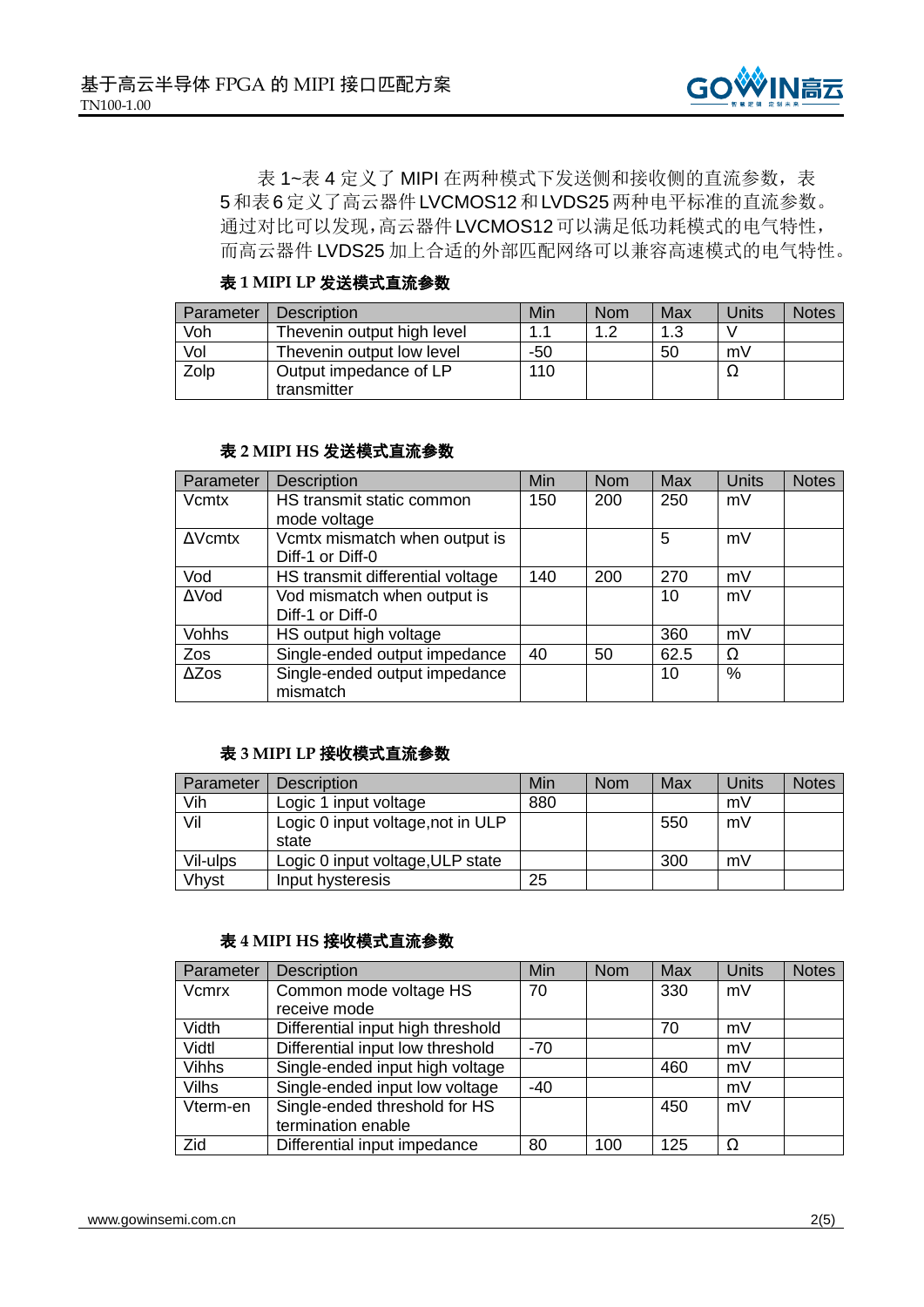

#### 表 **5 LVCMOS** 直流参数

<span id="page-2-0"></span>

| Parameter | Vil Max | Vil Mir | Vih<br>Max | Vih<br>Min             | Max<br>Vol | Mir<br>Voh |
|-----------|---------|---------|------------|------------------------|------------|------------|
| LVCMOS12  | .42V    | $-0.3V$ | 3.6V       | 78 <sub>V</sub><br>∪.≀ | 0.8V       | $0.4\vee$  |

#### 表 **6 LVDS25** 直流参数

<span id="page-2-1"></span>

| Parameter | <b>Description</b>           | Min      | <b>Nom</b> | Max | Units | <b>Notes</b> |
|-----------|------------------------------|----------|------------|-----|-------|--------------|
| Vthd      | Differential input threshold | $+/-100$ |            |     | mV    |              |
| Vcm       | Input common mode voltage    | 0.05     |            |     |       |              |
| Voh       | Output high voltage          |          | 1.375      |     |       |              |
| Vol       | Output low voltage           |          | 1.025      |     |       |              |
| Vod       | Output voltage differential  | 250      | 350        | 450 | mV    |              |

当 FPGA 作为 MIPI 接收器件时,LVDS25 差分对的正端和负端分别串 联 50Ω 到 LVCMOS12,高速模式下 LVCMOS12 固定输出 0,相当于 LVDS25 差分对的正端和负端端接了一个 100Ω 的电阻, [如图](#page-2-2) 2 所示。

# 图 **2 FPGA** 作为接收器件匹配网络

<span id="page-2-2"></span>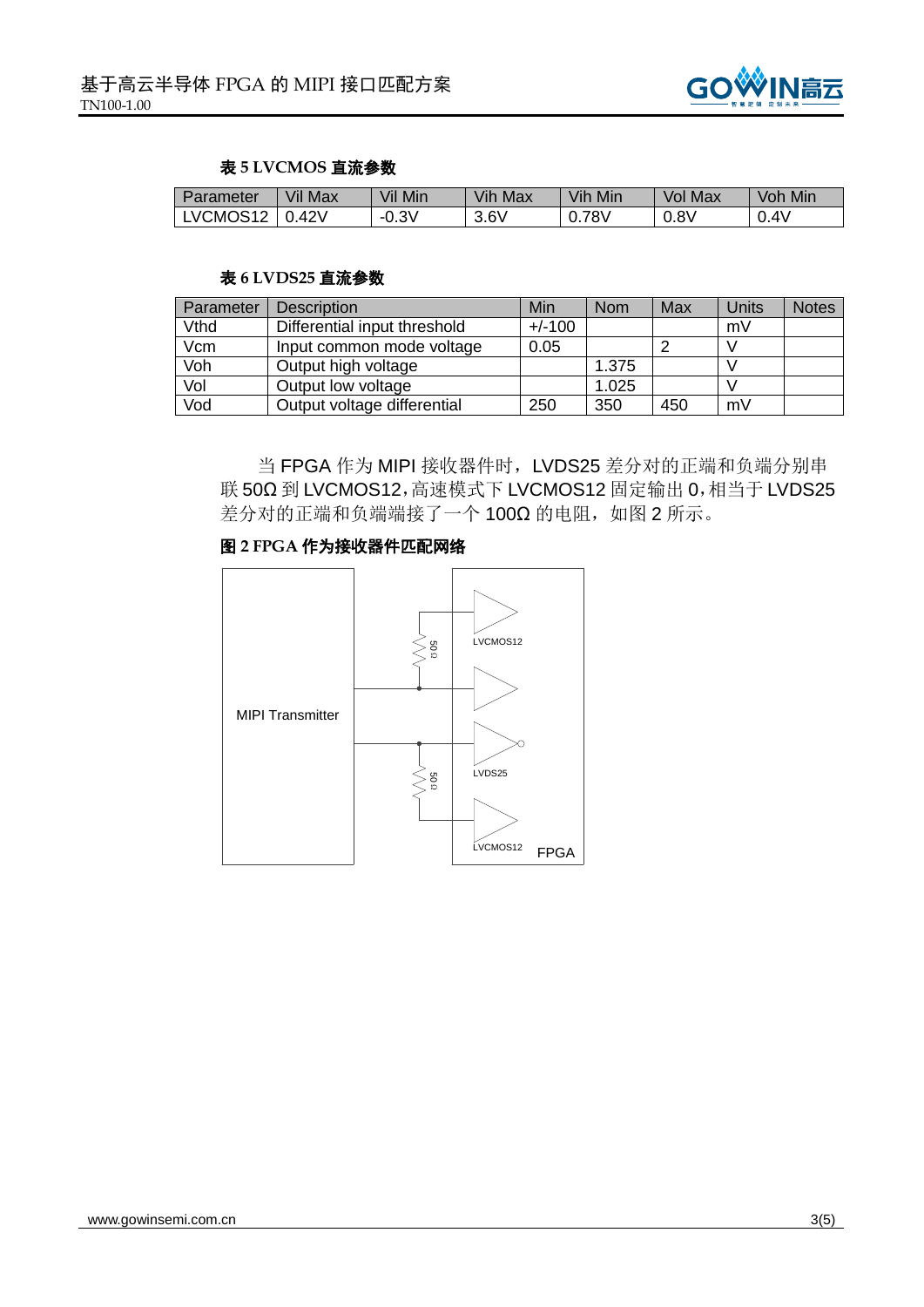

当 FPGA 作为 MIPI 发送器件时,其电阻匹配网络[如图](#page-3-0) 3 所示。100Ω电 阻和 LVDS25 输出 3.5mA 差分电流产生偏置电压,最终得到 0mV ~ 400mV 差分输出。

高速模式下, LVDS25 驱动输出, LVCMOS12 固定输出 0, 低功耗模式 下, LVDS25 处于高阻状态, LVCMOS12 驱动输出。这种方式的好处在于 100Ω电阻同时起到了终端电阻的作用,对于保持高速信号的完整性有很大 好处,因此电阻位置需要尽量靠近终端。

<span id="page-3-0"></span>



在实际应用场合,信号的衰减与 PCB 密切相关,用户可以根据实际阻 抗改变电阻值来匹配[。图](#page-3-1) 4 是高速信号的摆幅随电阻值变化的仿真图。

## 图 **4** 高速信号摆幅和电阻值变化仿真图

<span id="page-3-1"></span>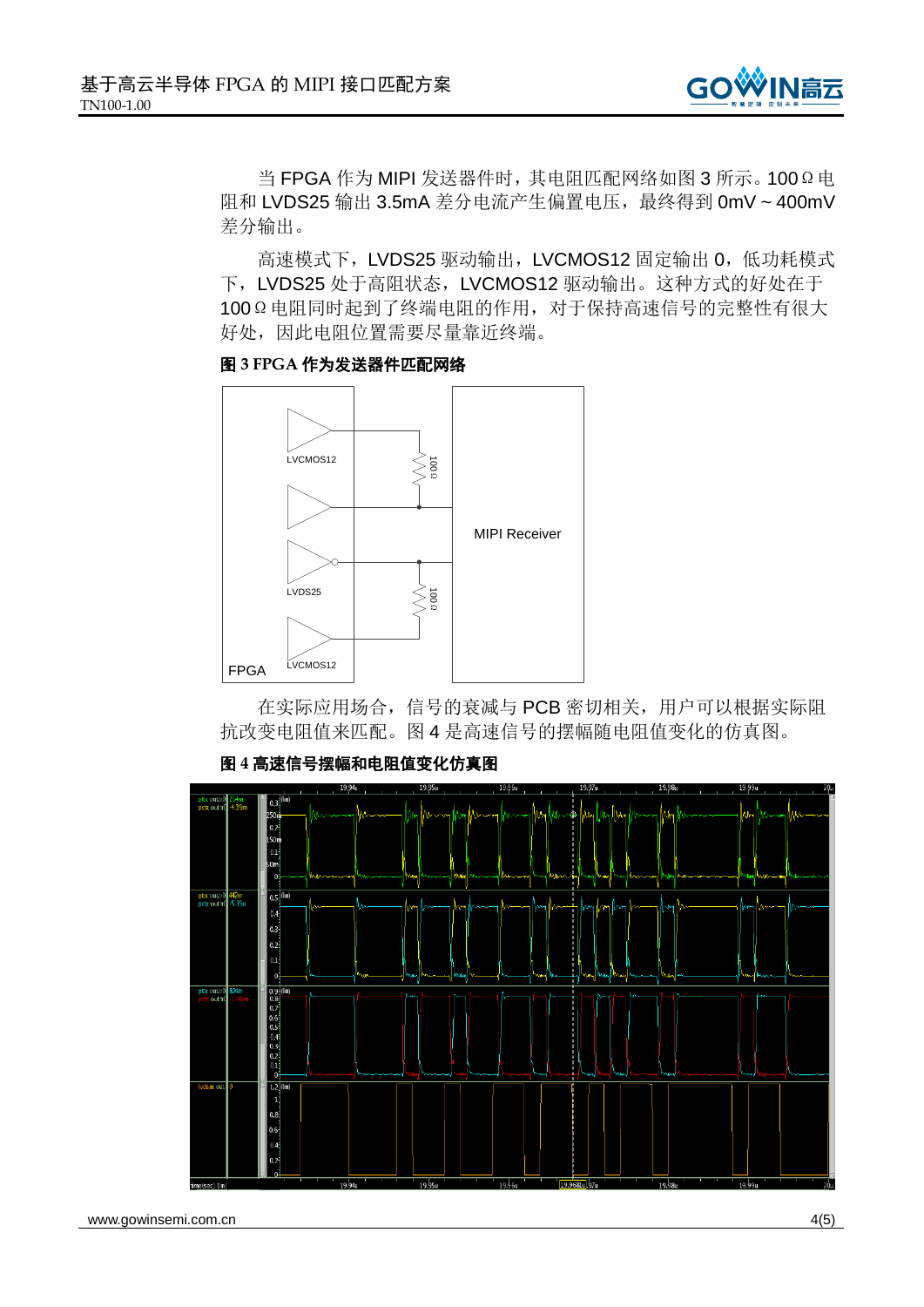

# 技术支持与反馈

高云半导体提供全方位技术支持,在使用过程中如有任何疑问或建议, 可直接与公司联系:

网址: <http://www.gowinsemi.com.cn/>

E-mail: <support@gowinsemi.com>

Tel:00 86 0755 82620391

# 版本信息

| 日期         | 版本  | 说明    |
|------------|-----|-------|
| 2016/09/26 | .00 | 初始版本。 |